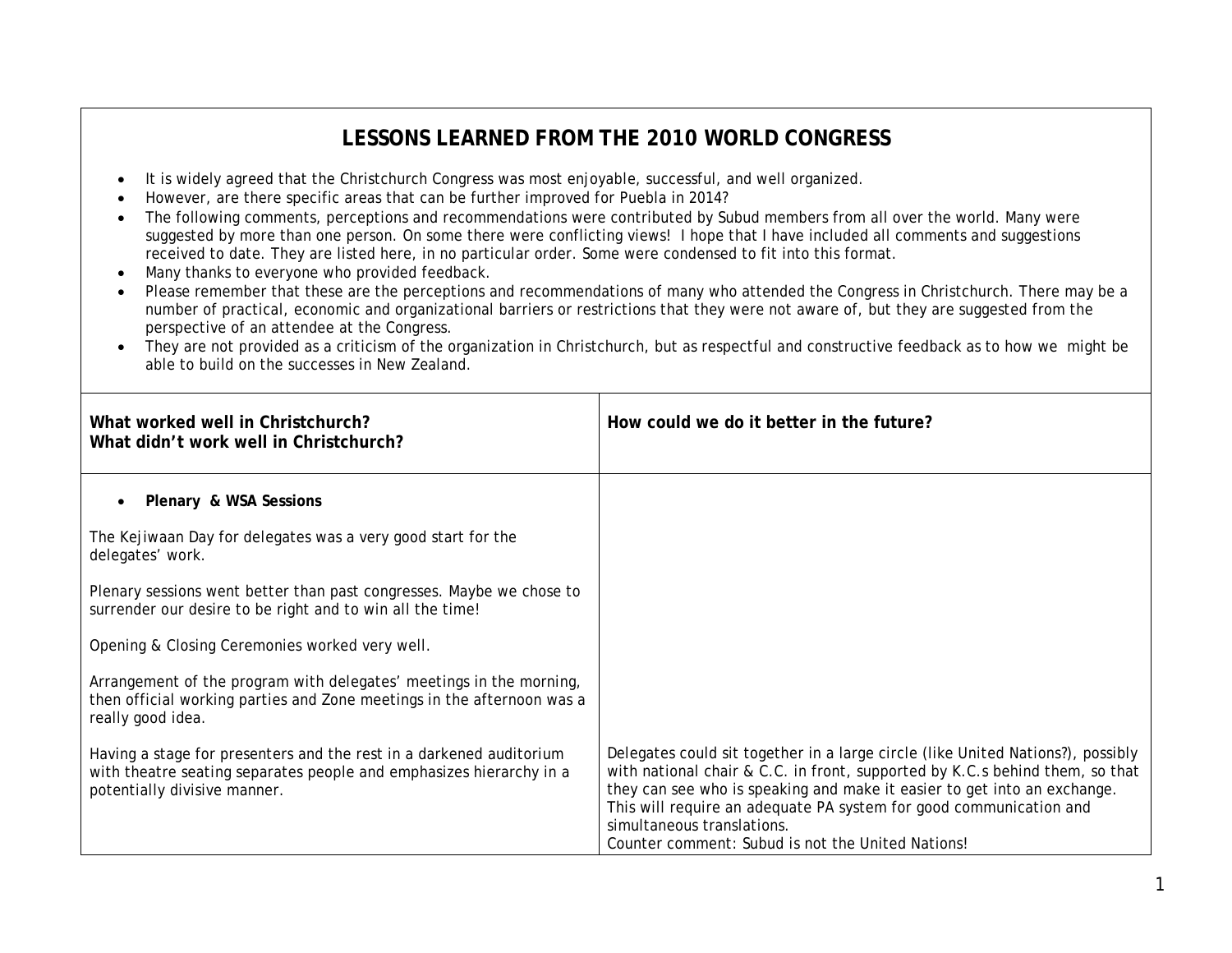| Garrett Thomson did a good job in keeping the Business Congress<br>running and facilitating the overall flow of dialogue, although opening<br>part of agenda was a bit slow and confusing.                                                              |                                                                                                                                                                                                                                                                                                                                                         |
|---------------------------------------------------------------------------------------------------------------------------------------------------------------------------------------------------------------------------------------------------------|---------------------------------------------------------------------------------------------------------------------------------------------------------------------------------------------------------------------------------------------------------------------------------------------------------------------------------------------------------|
| Preparations before Congress were good, allowing many delegates to<br>come well prepared. After the first two days, most delegates became<br>quite familiar with the procedure.                                                                         |                                                                                                                                                                                                                                                                                                                                                         |
| Some delegates did not understand or fulfill their commitments during<br>the plenary sessions.                                                                                                                                                          | Delegates could arrive a day early and meet together, perhaps have an ice-<br>breaker social event and a business meeting to identify delegates, go over<br>procedures, discuss how voting will be handled and other logistics. (eg. The<br>Anglo-American way of proposing and seconding is not common in Germany<br>- and quite irritating at first!) |
|                                                                                                                                                                                                                                                         | Endeavour to better explain the responsibilities of the delegates prior to, at<br>the beginning of, and during the Congress.                                                                                                                                                                                                                            |
|                                                                                                                                                                                                                                                         | Provide delegate's agenda 6 to 12 months in advance of the Congress, to<br>allow time for better preparation in the individual counties and at the zonal<br>level.                                                                                                                                                                                      |
| Accept the reality that some delegates do not come well prepared. In<br>countries where the organization is not so strong and members do not<br>have much international experience, it is very difficult to discuss<br>topics and come to a conclusion. | Therefore, we need to have more time to explain and discuss before it<br>comes to voting. This is difficult to organize, but necessary to include<br>everyone in the decision-making.                                                                                                                                                                   |
| My impression was that there was not much interaction between the<br>country groups.                                                                                                                                                                    |                                                                                                                                                                                                                                                                                                                                                         |
| Some delegates felt overwhelmed by the number of business meetings.                                                                                                                                                                                     | Allow delegates more free time, kejiwaan time, time to connect with Wing<br>presentations etc. during the business part of Congress.                                                                                                                                                                                                                    |
|                                                                                                                                                                                                                                                         | Take more care of the "essence?                                                                                                                                                                                                                                                                                                                         |
|                                                                                                                                                                                                                                                         | Remove the need for delegates and allow all people to participate in<br>whatever they wish. Although everything in Subud might be about<br>something else, delegate meetings arguably produce nothing tangible of<br>value.                                                                                                                             |
|                                                                                                                                                                                                                                                         |                                                                                                                                                                                                                                                                                                                                                         |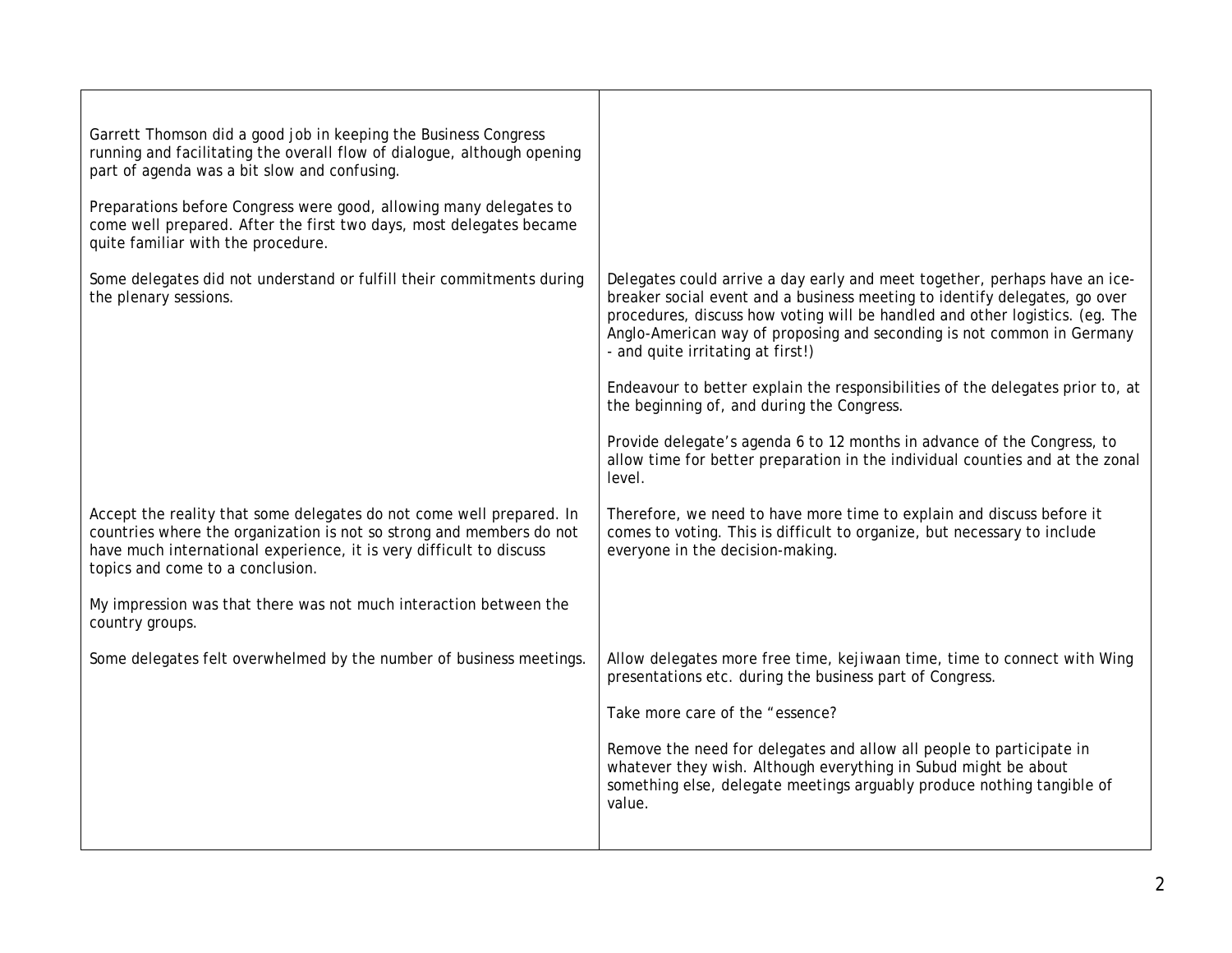| Delegates were not clearly identified at the plenary sessions.                                                                                                                                                                                                                              | Identify each delegation with their flag, name of their country and formal<br>voting card (with country's name on it). Include delegate's function on their<br>nametags to make contact with other delegates easier.                                                                             |
|---------------------------------------------------------------------------------------------------------------------------------------------------------------------------------------------------------------------------------------------------------------------------------------------|--------------------------------------------------------------------------------------------------------------------------------------------------------------------------------------------------------------------------------------------------------------------------------------------------|
| Votes were not clearly counted.                                                                                                                                                                                                                                                             | Have someone who is responsible for clearly supporting/assisting the main<br>Chair/Facilitator with the voting process.                                                                                                                                                                          |
| For the most part, Garrett and Osanna allowed plenty of time for<br>discussion to continue from the floor until countries were sufficiently<br>satisfied to allow the majority to carry the motion. Consensus and<br>harmony appeared to be achieved.                                       | Better explanation to the delegates of what consensus means and the voting<br>process to be used for resolutions and the selection of officers - particularly<br>for non-English speaking delegates.                                                                                             |
|                                                                                                                                                                                                                                                                                             | Allow more time for questions, concerns, disagreements, clarification about<br>the voting process and delegations to discuss the proposals before voting,<br>especially for those whose mother tongue is not English.                                                                            |
| Some of the formal proposals that had been thoroughly prepared and<br>submitted by National Committees and Boards prior to the Congress<br>were almost lost, due to the presentation of newly introduced<br>proposals from the Working Parties, some of which were not well<br>thought out. | Newly introduced proposals should be second on the agenda, not first.                                                                                                                                                                                                                            |
| It was good that most international officers were appointed in the first<br>half of the Congress, so that there was time to hand over the business<br>and learn from their predecessors.                                                                                                    |                                                                                                                                                                                                                                                                                                  |
| Appointment of officers was sometimes unclear.                                                                                                                                                                                                                                              | Better explanation of the importance and responsibilities of each role.<br>Better explanation of the selection process to be followed.<br>Clarification as to the role of the International Helpers in the process.<br>Be open to some flexibility/changes, as suggested by previous experience. |
| Some confusion/rush at end with recommendations from Working<br>Parties.                                                                                                                                                                                                                    | Improved closure/structure. Clarify "end product" and "what happens<br>now?"                                                                                                                                                                                                                     |
| Some official reporting was boring!                                                                                                                                                                                                                                                         | Focus on celebrating what has been achieved. Use video, interactive<br>presentations etc.                                                                                                                                                                                                        |
| Very little in Subud media on the accomplishments of the past<br>WSA/ISC.                                                                                                                                                                                                                   | Suggest clear, concise reporting on "directives" given at Innsbruck (previous<br>World Congress), compared with accomplishments to date.                                                                                                                                                         |
|                                                                                                                                                                                                                                                                                             |                                                                                                                                                                                                                                                                                                  |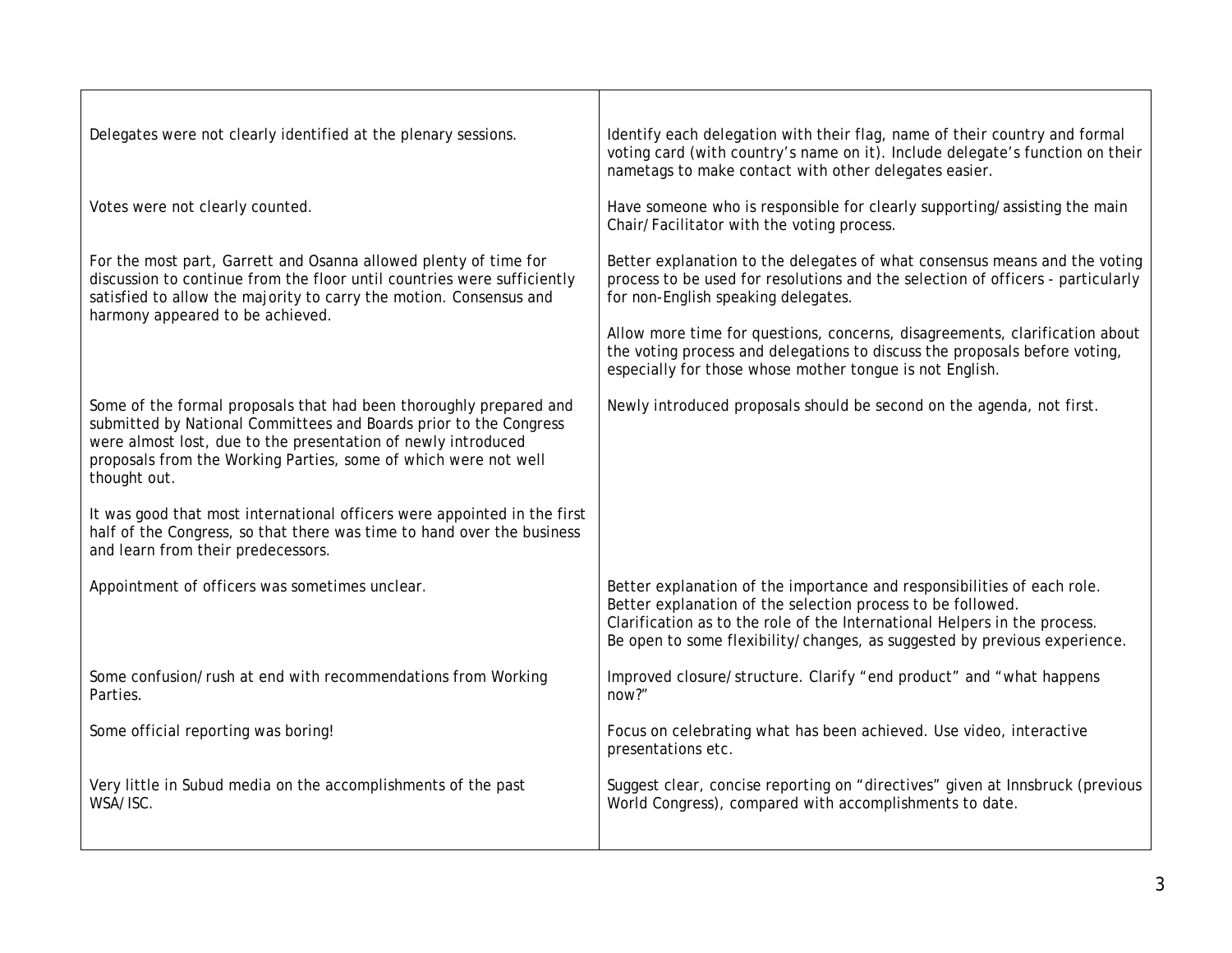| Overall Garrett did a good job facilitating the Plenary Sessions.<br>However weigh the benefits versus conflict/stress when Congress Chair<br>is also WSA Executive Chair.                                                                 | Appoint a specific Congress Chair (+ support team) for Plenary Sessions - not<br>WSA or WSA Executive Chair. He or she could start working with the WSA<br>Executive prior to the Congress.                                  |
|--------------------------------------------------------------------------------------------------------------------------------------------------------------------------------------------------------------------------------------------|------------------------------------------------------------------------------------------------------------------------------------------------------------------------------------------------------------------------------|
| Some delegates had never heard of Committee Councillors! More<br>difficult to focus having C.C & National Chair.                                                                                                                           | Is it better to have just one non-kejiwaan delegate per country?                                                                                                                                                             |
| Good presentations from the countries submitting bids to host the 2014<br>World Congress. Good decision to disallow presentation from<br>Indonesia, as they had enough time prior to the Congress to prepare<br>and submit an application. | If a country does not meet the minimal criteria, even after revisions and<br>resubmitting, then its proposal should be withdrawn/rejected prior to the<br>Plenary Session.                                                   |
| Some people on the stage and speaking from the audience assumed we<br>knew who they were.                                                                                                                                                  | Ensure that everyone introduces themselves, or is introduced to the<br>audience.                                                                                                                                             |
| Some people appeared "rushed" on the stage.                                                                                                                                                                                                | Give each other time and space.                                                                                                                                                                                              |
| If we had all been more punctual, we would have had more time to<br>discuss in the plenary sessions and would not have been under constant<br>time pressure!                                                                               | No idea how to improve this!!                                                                                                                                                                                                |
| Lessons learned?                                                                                                                                                                                                                           | There needs to be an opportunity at the end of the agenda for delegates to<br>comment on how the process worked for the business part of Congress and<br>to suggest improvements for the future.                             |
| <b>Congress Administration</b><br>$\bullet$                                                                                                                                                                                                |                                                                                                                                                                                                                              |
| A warm and individual welcome at Caledonian Hall, especially by the<br>young staff.                                                                                                                                                        |                                                                                                                                                                                                                              |
| The Congress Organizing Team and Congress were well organized and<br>the Congress flowed in a good way. The administration was largely<br>invisible to most attendees, running silently and smoothly.                                      | Ask Marianne Kay to write a clear report (as soon as possible, so she doesn't<br>forget) explaining the reality of our needs and what she recommends for<br>the future.                                                      |
| From a delegate and member's perspective, given the numbers and<br>different cultures involved, most areas appeared to work well.                                                                                                          | Involve the Wings more in taking on the responsibility for organizing specific<br>aspects of the Congress eg. SICA for the entertainment.                                                                                    |
| We need to make it easier for more youth to attend Congress.<br>As well as youth, there are an increasing number of pensioners (and<br>others) who find it difficult to afford World Congress.                                             | What I believe should have been done was to make the reduced fee<br>available to students of any age, pensioners without other income and those<br>on low income for other reasons. We are doing this for the Z4 meeting. We |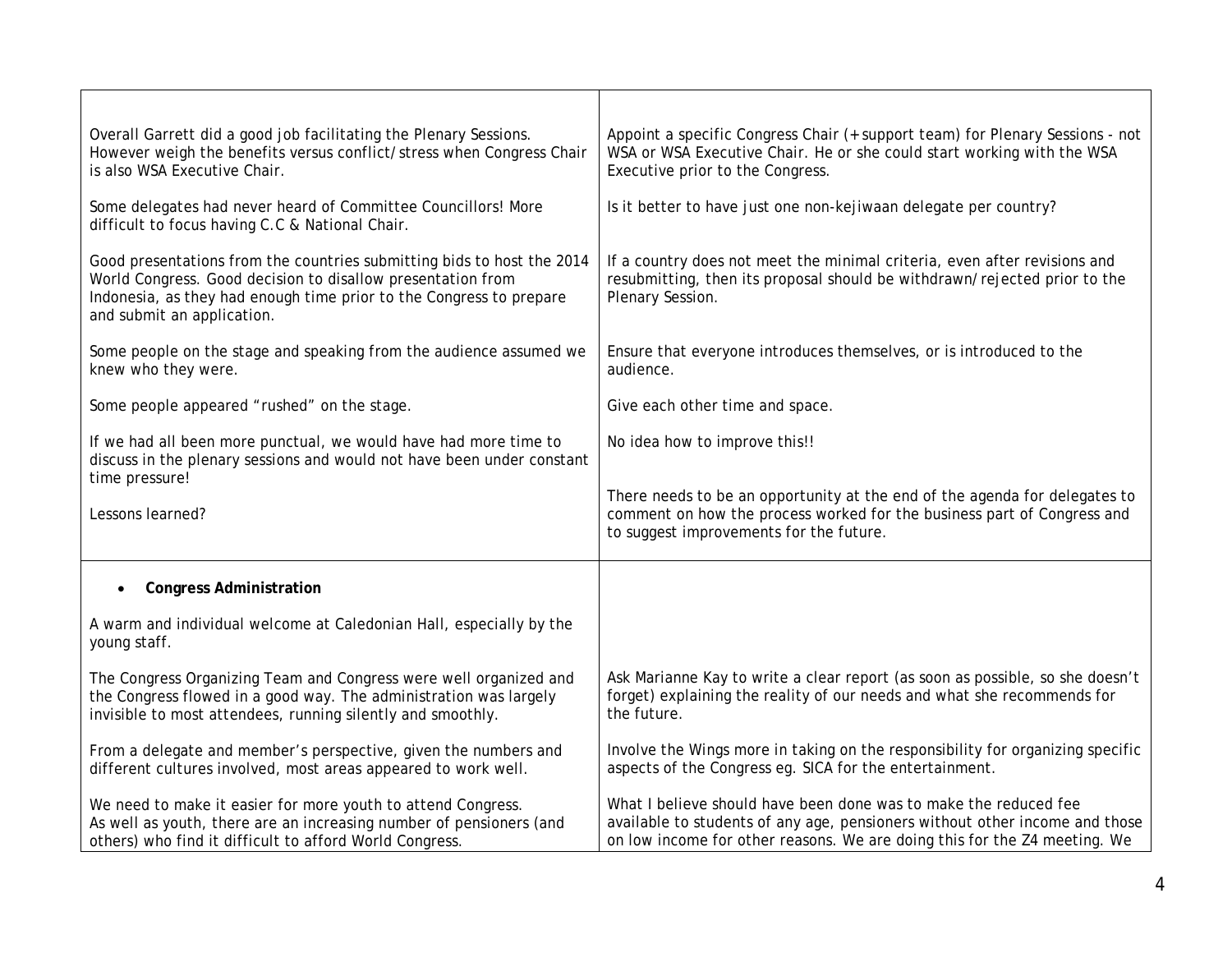|                                                                                                                                                                                                                                                                                              | are allowing people to choose the reduced fee themselves, only stating the<br>reason why. We are putting people on trust not to opt for this unless it is<br>impossible for them to pay the full fee. We could be skeptical about the<br>wisdom of this, but can the result be worse than having about 1 in 6 paying<br>nothing at all? If some of them had paid half price that would have been<br>better. For World Congress it might be necessary to ask for proof of status<br>(student, pensioner, etc) via national committees who can actually read the<br>documents, or who know the people, if it is felt that trusting people is a<br>step too far.                 |
|----------------------------------------------------------------------------------------------------------------------------------------------------------------------------------------------------------------------------------------------------------------------------------------------|-------------------------------------------------------------------------------------------------------------------------------------------------------------------------------------------------------------------------------------------------------------------------------------------------------------------------------------------------------------------------------------------------------------------------------------------------------------------------------------------------------------------------------------------------------------------------------------------------------------------------------------------------------------------------------|
| Continuing problem of some Subud members thinking they can attend<br>without registering (300?)!!                                                                                                                                                                                            | The fact that there were so may 'freeloaders' who didn't register, suggests<br>that the policy needs radically revising. If we adopt a formula that is<br>'objective' and strict we also need to be strict in controlling it and generally<br>we are not and don't like to be. Perhaps we have to 'bite the bullet' and<br>have more controls/security in place. Otherwise we can take the view that<br>either we find volunteers willing to do policing, or we calculate the cost of<br>paying for venue staff to do it (much easier) and see if it is really worth it.<br>If neither of these, then we just swallow hard and accept that these people<br>will always exist. |
| The high cost of registration excluded many from attending.                                                                                                                                                                                                                                  | Rethink fundamentally how World Congresses are organized with the view<br>to meeting the real needs of the members at very low cost. Every Congress<br>takes in millions and it is all gone!                                                                                                                                                                                                                                                                                                                                                                                                                                                                                  |
|                                                                                                                                                                                                                                                                                              | Reduce the vendors' commission.                                                                                                                                                                                                                                                                                                                                                                                                                                                                                                                                                                                                                                               |
| The high commissions asked of vendors led to attempts at<br>circumvention of the official vendor area and to dishonest trading.                                                                                                                                                              | Simplify the daily registration procedure and make it more affordable.                                                                                                                                                                                                                                                                                                                                                                                                                                                                                                                                                                                                        |
| Criticism of \$100/day registration fee for those who hadn't pre-<br>registered and were required to complete very detailed form.<br>Difficult to make arrangements for meet people vs. others felt that<br>Subud synchronicity meant that they found the people they were<br>meant to find! | Research and implement improved ways for delegates and other attendees<br>to connect up/meet with each other. For example:<br>- Meeting notice board.<br>- Investigate the use of technology eg. give everyone a SIM card, either<br>preloaded with telephone numbers or accompanied by a printed, or online,<br>list. Or, at least, ask people to give their mobile/cell numbers to the<br>registration desk.                                                                                                                                                                                                                                                                |
| Problems with the web site, particularly for on-line registrations.                                                                                                                                                                                                                          | Bookings/Registration to be handled by a central person or team, leaving<br>more time for the COT to organize local things such as venues,<br>accommodation, PR, etc. Research appropriate "off the shelf" registration<br>programs. Ensure that WSA Executive "owns" the website early on. Suggest                                                                                                                                                                                                                                                                                                                                                                           |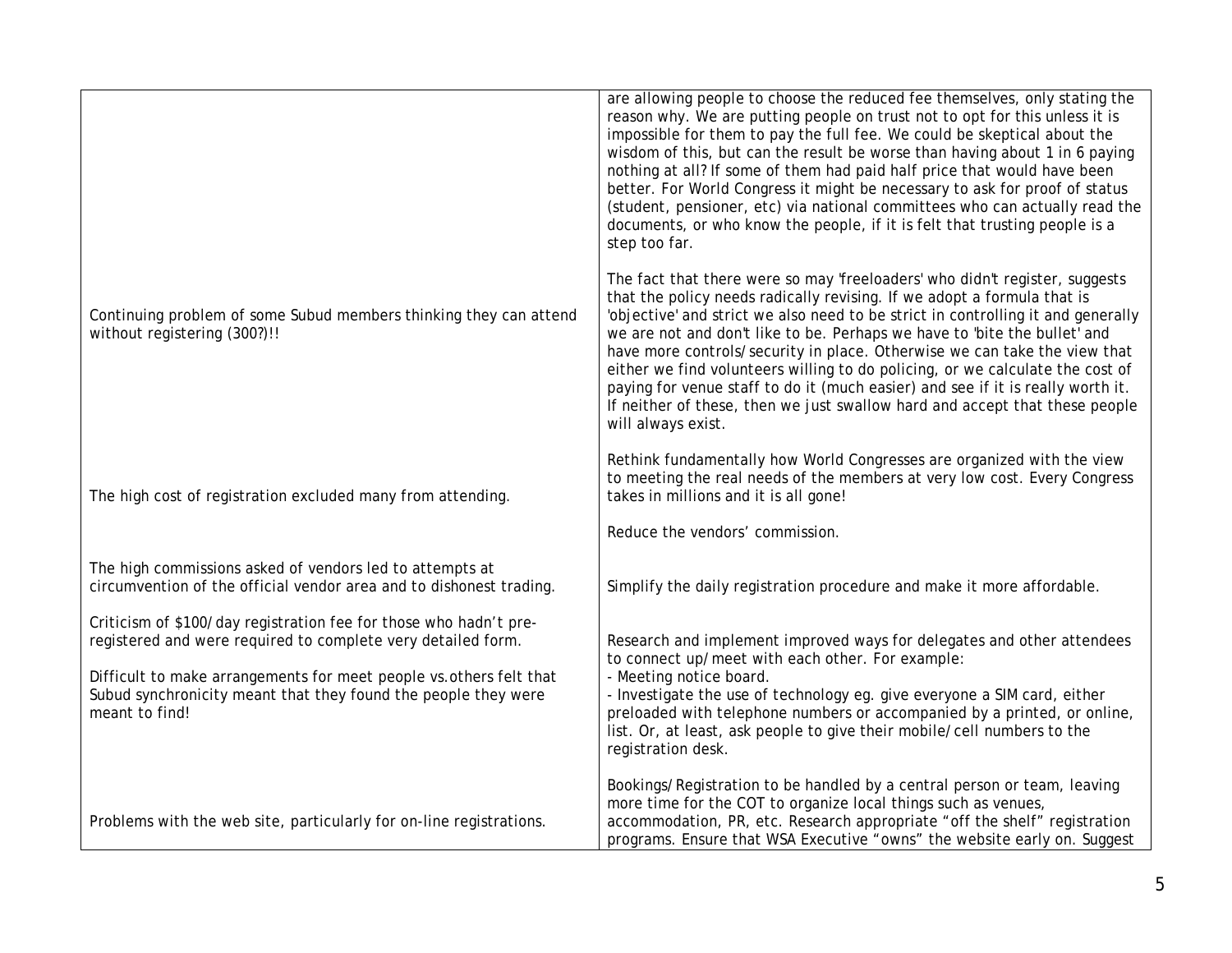|                                                                                                                                                                        | you contact Michael Chapman and Marianne Kay, who can advise, based on<br>their experience in New Zealand.<br>Appoint a liaison person on COT, and have communications in place, to<br>introduce the Congress to the appropriate ministry that deals with visa |
|------------------------------------------------------------------------------------------------------------------------------------------------------------------------|----------------------------------------------------------------------------------------------------------------------------------------------------------------------------------------------------------------------------------------------------------------|
| More help to visitors (especially delegates) in obtaining visas.                                                                                                       | applications, to assist our members and especially the delegates.<br>Would benefit from having a WSA representative working with the COT in<br>the Congress location.                                                                                          |
| Sometimes a feeling of "disconnect" between the WSA (who has<br>ultimate authority and financial responsibility for the Congress) and<br>the Congress Organizing Team. |                                                                                                                                                                                                                                                                |
| Venues                                                                                                                                                                 |                                                                                                                                                                                                                                                                |
| Venues were generally good and clean with water at every corner!                                                                                                       |                                                                                                                                                                                                                                                                |
| Fantastic big hall for women's latihan.                                                                                                                                |                                                                                                                                                                                                                                                                |
| Worked well to have really big auditorium.                                                                                                                             |                                                                                                                                                                                                                                                                |
| Some activities were spread in outlying buildings, which were hard to<br>find. Wings events felt separated from the Congress.                                          | Preferable for some venues (eg SDIA, MSF, SYA, Art exhibition) to be closer<br>to the main venues of the other workshops. Limit the amount of extraneous<br>activities.                                                                                        |
| Some confusion during the first few days as attendees became<br>orientated to the venues.                                                                              | Print Congress calendar or highlights on back of attendees' tags!!!!!                                                                                                                                                                                          |
| The fact that events and activities were split into many small areas<br>rarely allowed for the emergence of community.                                                 | See above.                                                                                                                                                                                                                                                     |
| Too cold, too much ventilation, air conditioning not flexible enough.                                                                                                  |                                                                                                                                                                                                                                                                |
| Signage<br>$\bullet$                                                                                                                                                   |                                                                                                                                                                                                                                                                |
| Good signage, well prepared maps.                                                                                                                                      |                                                                                                                                                                                                                                                                |
| Pre-printed programs (tons of paper) became obsolete very quickly                                                                                                      | Online program only, accessible through plentiful video screens.                                                                                                                                                                                               |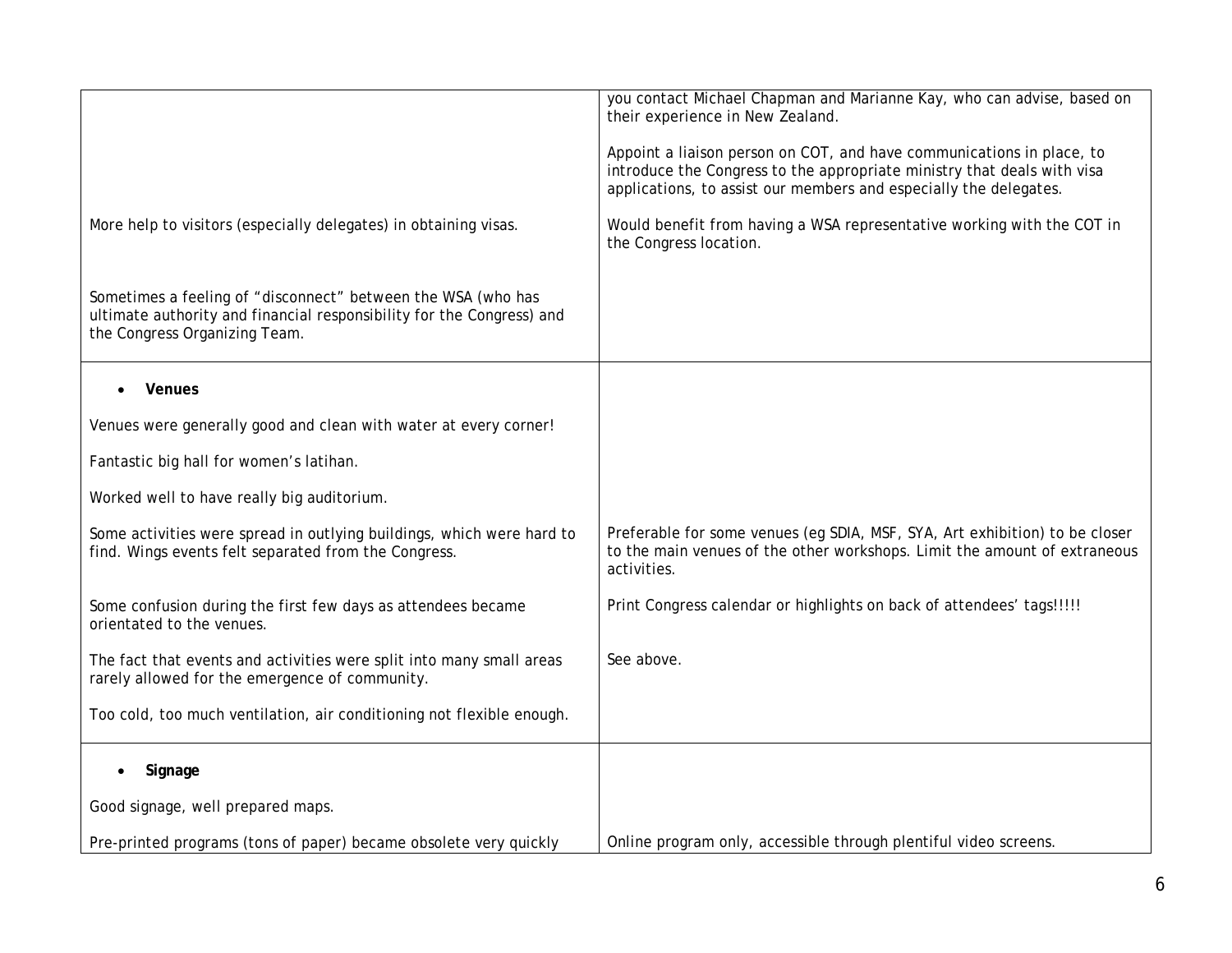| through constant changes.                                                                                                                                                                                                                   |                                                                                                                                                                                                                                                                          |
|---------------------------------------------------------------------------------------------------------------------------------------------------------------------------------------------------------------------------------------------|--------------------------------------------------------------------------------------------------------------------------------------------------------------------------------------------------------------------------------------------------------------------------|
|                                                                                                                                                                                                                                             | Better signage in gathering areas as to what was happening that day,<br>particularly at the beginning of the Congress.                                                                                                                                                   |
|                                                                                                                                                                                                                                             | Display the day and date on TV schedule screens.                                                                                                                                                                                                                         |
|                                                                                                                                                                                                                                             | Larger events TV screens, that are updated quicker with program changes.                                                                                                                                                                                                 |
|                                                                                                                                                                                                                                             | Have "master schedule" in one central location that is kept updated with<br>schedule/workshop changes.                                                                                                                                                                   |
|                                                                                                                                                                                                                                             | White board signs outside all (workshop/latihan) rooms to indicate what<br>was happening inside during that day and showing changes.                                                                                                                                     |
| There were various places we sort of commandeered to put up notices<br>for meetings, but then other helpful people would take the notices<br>down!                                                                                          | Use signage that utilizes international symbols/pictograms (women, men,<br>arrows, circle with a line through it etc)                                                                                                                                                    |
|                                                                                                                                                                                                                                             | At a central location have different notice boards for, say, Wings, Affiliates,<br>Delegates, Helpers etc. to which attendees could post notices.                                                                                                                        |
| <b>Official WSA Working Parties</b>                                                                                                                                                                                                         |                                                                                                                                                                                                                                                                          |
| Good concept. Worked better than attempting these types of<br>discussions in plenary sessions.                                                                                                                                              | We don't want to start all over again in reinventing the wheel!                                                                                                                                                                                                          |
| We appreciated the effort that was made to give the Working Parties<br>more structure.                                                                                                                                                      |                                                                                                                                                                                                                                                                          |
| Some did not work well. Were they too large? Was their purpose not<br>understood properly, resulting in too much time being spent deciding<br>what to do? Recommendations not clearly communicated to, or<br>explained at, Plenary Session. | Create a format as to how we want to act/communicate/operate and then<br>do it. eg. a structure that allows everyone to contribute and share ideas in<br>a meeting, rather than just the most articulate/loudest.<br>Allow more time for finalizing the recommendations. |
| Some issues around new attendees (who came in late to the Working<br>Party), not understanding the discussion and agreements that had<br>already taken place.                                                                               | Create a "daily news" to pick up at the door of each working party, so you<br>can monitor progress and those joining the working party midway through<br>know what has happened so far.                                                                                  |
| Seemed to be a repeat of the working party topics at the last World<br>Congress.                                                                                                                                                            |                                                                                                                                                                                                                                                                          |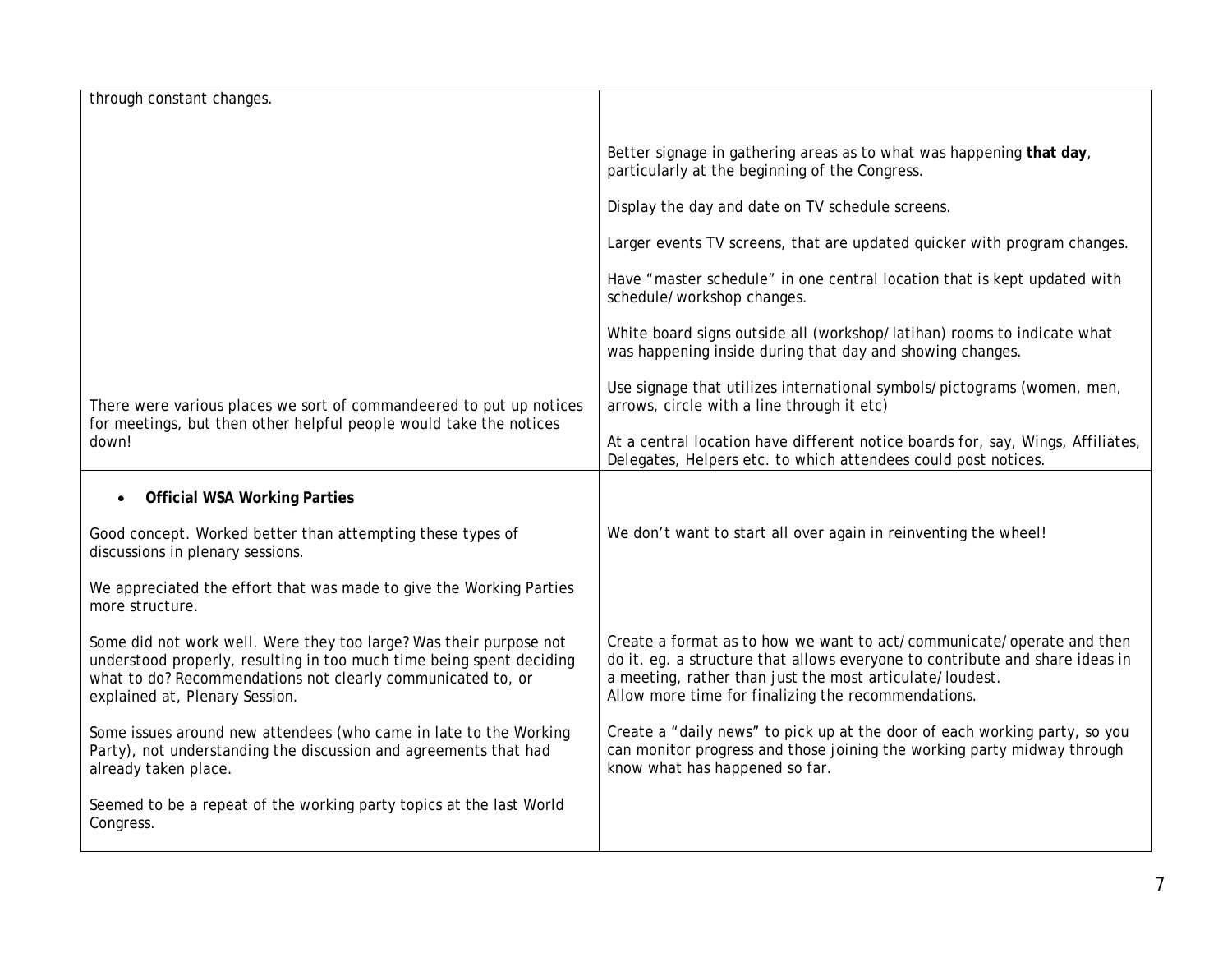| Appeared that large part of their work happened after the working<br>party had met.                                                                                                                              |                                                                                                                                                                                                                                                                                                                                                                                                                                                                                                                                                                                          |
|------------------------------------------------------------------------------------------------------------------------------------------------------------------------------------------------------------------|------------------------------------------------------------------------------------------------------------------------------------------------------------------------------------------------------------------------------------------------------------------------------------------------------------------------------------------------------------------------------------------------------------------------------------------------------------------------------------------------------------------------------------------------------------------------------------------|
|                                                                                                                                                                                                                  |                                                                                                                                                                                                                                                                                                                                                                                                                                                                                                                                                                                          |
|                                                                                                                                                                                                                  | Integrate some testing into the discovery process.                                                                                                                                                                                                                                                                                                                                                                                                                                                                                                                                       |
|                                                                                                                                                                                                                  | Two hours is too short a time for a working party to meet and develop<br>outcomes of significance. Make the sessions 4 hours x 4 days in the future.                                                                                                                                                                                                                                                                                                                                                                                                                                     |
|                                                                                                                                                                                                                  | There is a need to be listening openly without judgment. In my experience<br>this is rarely a natural attribute, it's a skill, not a spiritual attribute! It<br>needs to be learned and practiced. Done well, meetings can move forward<br>and create actions that turn into results. This means having more of a<br>guideline in how our meetings and discussions are managed. Those<br>guidelines already exist and there are a number of individuals in Subud who<br>can define them. It would be really helpful if the WSA could move in this<br>direction and demonstrate this now. |
|                                                                                                                                                                                                                  | Take quality time to review the last 4 years objectively (no other workshops<br>running at that time), in small groups so that participants are part of,<br>rather than recipients.                                                                                                                                                                                                                                                                                                                                                                                                      |
|                                                                                                                                                                                                                  | Have no more than 5 key themes for a congress that can be shared on a<br>daily basis as they develop. Make them important. Have workshops that add<br>value to the theme and are connected to the outcomes eg. if a theme was<br>strengthening group relationships the "forgiveness" workshops would come<br>under this heading.                                                                                                                                                                                                                                                         |
|                                                                                                                                                                                                                  | Start the plan for the next 4 years as early as possible, even before the<br>start of the congress. eg. we plan to have 6 international centres by 2018.                                                                                                                                                                                                                                                                                                                                                                                                                                 |
| Helpers Working Party had too much structure. There was not enough<br>space to share the needs of the countries. The topics for this Working                                                                     | Remember that 45 minutes is the maximum time that most individuals can<br>fully engage before a refresh.                                                                                                                                                                                                                                                                                                                                                                                                                                                                                 |
| Party came from top down. Some of the arranged testing sessions the<br>helpers set up were too mental and preconceived - full of an agenda!<br>The present system doesn't work, as virtually every Working Party | Allow more space for (good) things to grow from the ground. Testing should<br>be more spontaneous. Let the question come. Don't institutionalize the<br>kejiwaan. Allow fewer planned testing questions in groups and more<br>informal kejiwaan time. Allow for the unexpected!                                                                                                                                                                                                                                                                                                          |
| resulted in the appointment of a Task Force to do what they had failed<br>to do.                                                                                                                                 | Someone or some group needs to stand a long way back and examine the<br>whole system of the way we do business. There is not much point in<br>tinkering with the system if it needs totally replacing.                                                                                                                                                                                                                                                                                                                                                                                   |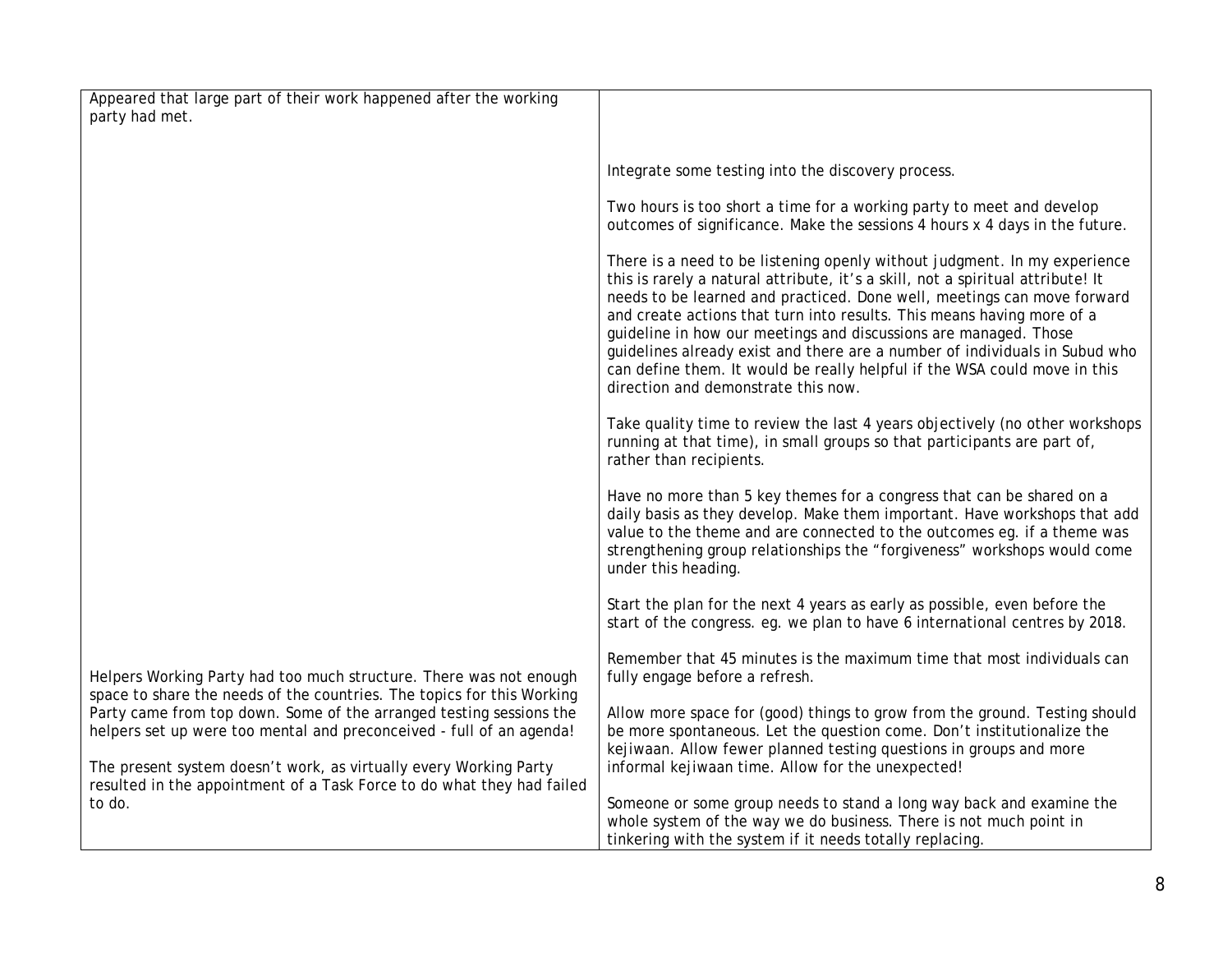| <b>Other Workshops</b><br>$\bullet$                                                                                                                                                |                                                                                                                                                                                                       |
|------------------------------------------------------------------------------------------------------------------------------------------------------------------------------------|-------------------------------------------------------------------------------------------------------------------------------------------------------------------------------------------------------|
| Extremely varied, interesting, colourful and full program that suited all<br>tastes.                                                                                               |                                                                                                                                                                                                       |
| Too many workshops, which resulted in some being poorly attended.                                                                                                                  | Maybe the price we pay for our wonderful richness and diversity is that we<br>just cannot see and do everything!                                                                                      |
| The way the daily program in New Zealand was printed put individual<br>special interest workshops amongst the business workshops/delegate<br>sessions. This was confusing to some. | Was that the intention? I would like to see clear demarcation.                                                                                                                                        |
| Unofficial "ad hoc" meetings of (some) national chairs were very<br>beneficial.                                                                                                    | Include a specific space(s) within the delegates' agenda for national chairs<br>to meet informally. These would be open to observers.                                                                 |
| The self-organized events and catering at the Caledonian really served<br>members' needs.                                                                                          |                                                                                                                                                                                                       |
| Insufficient time or locations for personal testing.                                                                                                                               |                                                                                                                                                                                                       |
| If you wanted to schedule a meeting, you had to go through one<br>particular person. Often couldn't locate that person. Told to send an<br>email! How?                             | Have a team committed to handling meeting requests.                                                                                                                                                   |
| <b>Zone Meetings</b><br>$\bullet$                                                                                                                                                  |                                                                                                                                                                                                       |
| It was good to have specific rooms set aside for regularly scheduled<br>zone meetings, although sometimes equipment "disappeared"!                                                 | Zone meeting rooms should be provided with a projector, white board &<br>markers and, ideally, be close to a coffee break area.                                                                       |
|                                                                                                                                                                                    | It should be clarified that visitors (non-Council members) are observers and<br>should not disrupt or take over the Zone Council meeting. Are these Zone<br>Council Meetings or simply Zone Meetings? |
| Need for improved communication between the zones                                                                                                                                  | Include the zonal presentations as an agenda item in a plenary session, so<br>that they can be better prepared and attended by all delegates and others.                                              |
|                                                                                                                                                                                    | Make the space more dynamic.                                                                                                                                                                          |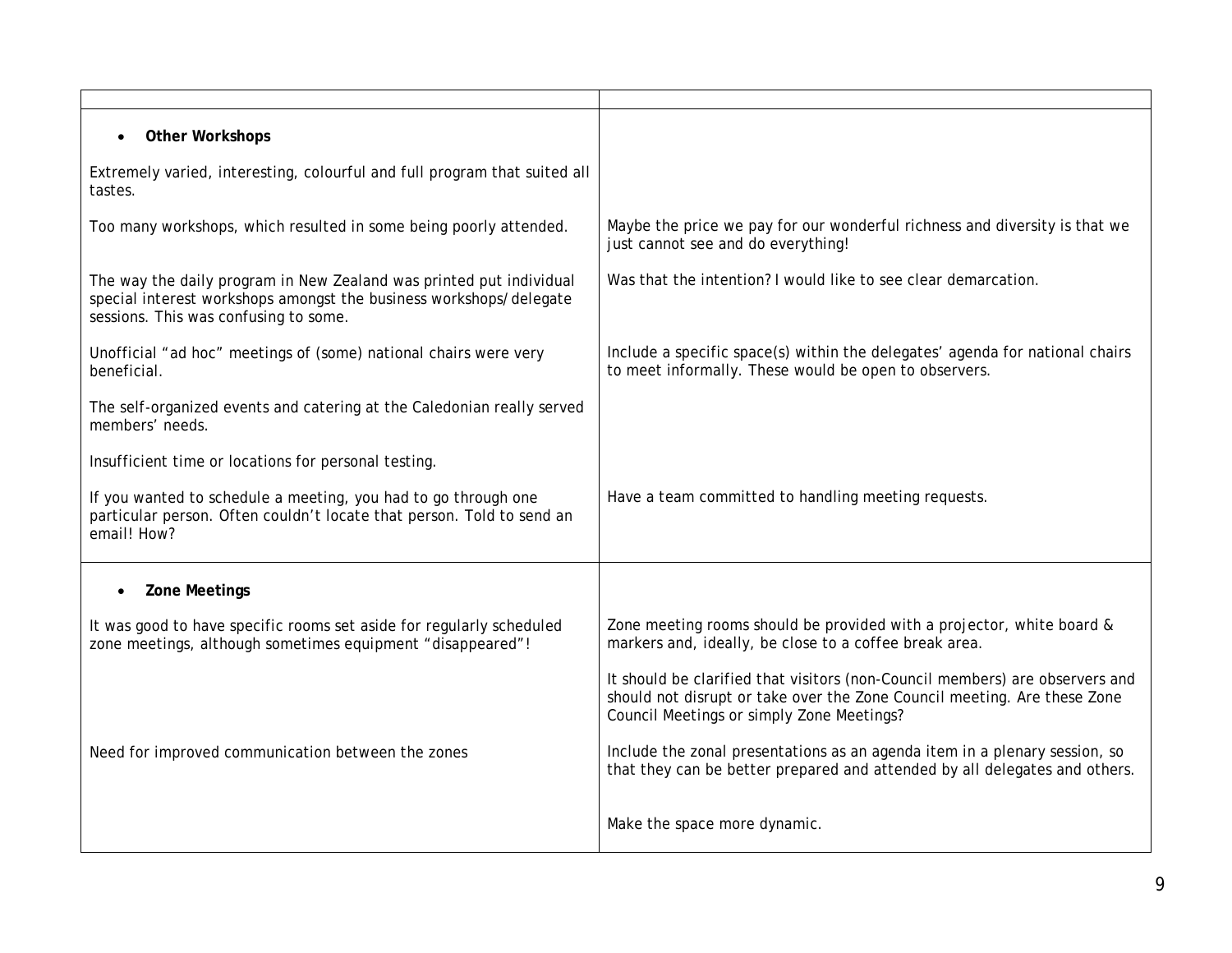| SDI program                                                                                                                                                      |                                                                                                                                                                               |
|------------------------------------------------------------------------------------------------------------------------------------------------------------------|-------------------------------------------------------------------------------------------------------------------------------------------------------------------------------|
| Overall a very exciting and rich program. Unfortunate that delegates<br>were unable to attend.                                                                   | Schedule a one/half Susila Dharma Day, so that everyone at Congress can<br>participate in something related to our social development efforts.                                |
| More time needed for some presentations.                                                                                                                         |                                                                                                                                                                               |
| Many people gave up trying to find the location for SDI activities (away<br>from the main Congress event), particularly in the bad weather.                      | Have the SDI venue closer to other main Congress events/meetings.                                                                                                             |
| Confusion about program announcements/changes.                                                                                                                   | Better coordination and communication of program details to the Congress<br>participants.                                                                                     |
| Lack of adequate technical support and equipment requested<br>beforehand.                                                                                        | Need to arrange adequate technical support - subsidized, paid volunteers to<br>help?                                                                                          |
| No effective media liaison with the local media for actively sharing our<br>successes and making the general public aware of the workshops they<br>could attend. | Appoint an effective media liaison person(s) to assist with Subud's<br>"presence in the world".                                                                               |
|                                                                                                                                                                  | Encourage the Wings to organize workshops and presentations to which the<br>general public is specifically invited.                                                           |
| SYI program                                                                                                                                                      |                                                                                                                                                                               |
| Unfortunate that more younger Subud members were not present to be<br>involved in the dialogue at workshops and plenary sessions                                 | Create more opportunities for "connection" between youth and other<br>attendees during the Congress.                                                                          |
|                                                                                                                                                                  | Recommend and encourage Youth Coordinators or National Delegations to<br>arrange for youth representatives to attend and participate in workshops<br>and plenary sessions.    |
| SICA and Entertainment Program                                                                                                                                   |                                                                                                                                                                               |
| Main entertainment was wonderful (eg. classical concert and fashion<br>show), but these tended to "drown out" smaller cultural activities.                       | Like Sydney, Spokane and partly in Innsbruck, SICA should be charged with<br>the cultural program, working on the ground with the host country to<br>ensure a local presence. |
|                                                                                                                                                                  |                                                                                                                                                                               |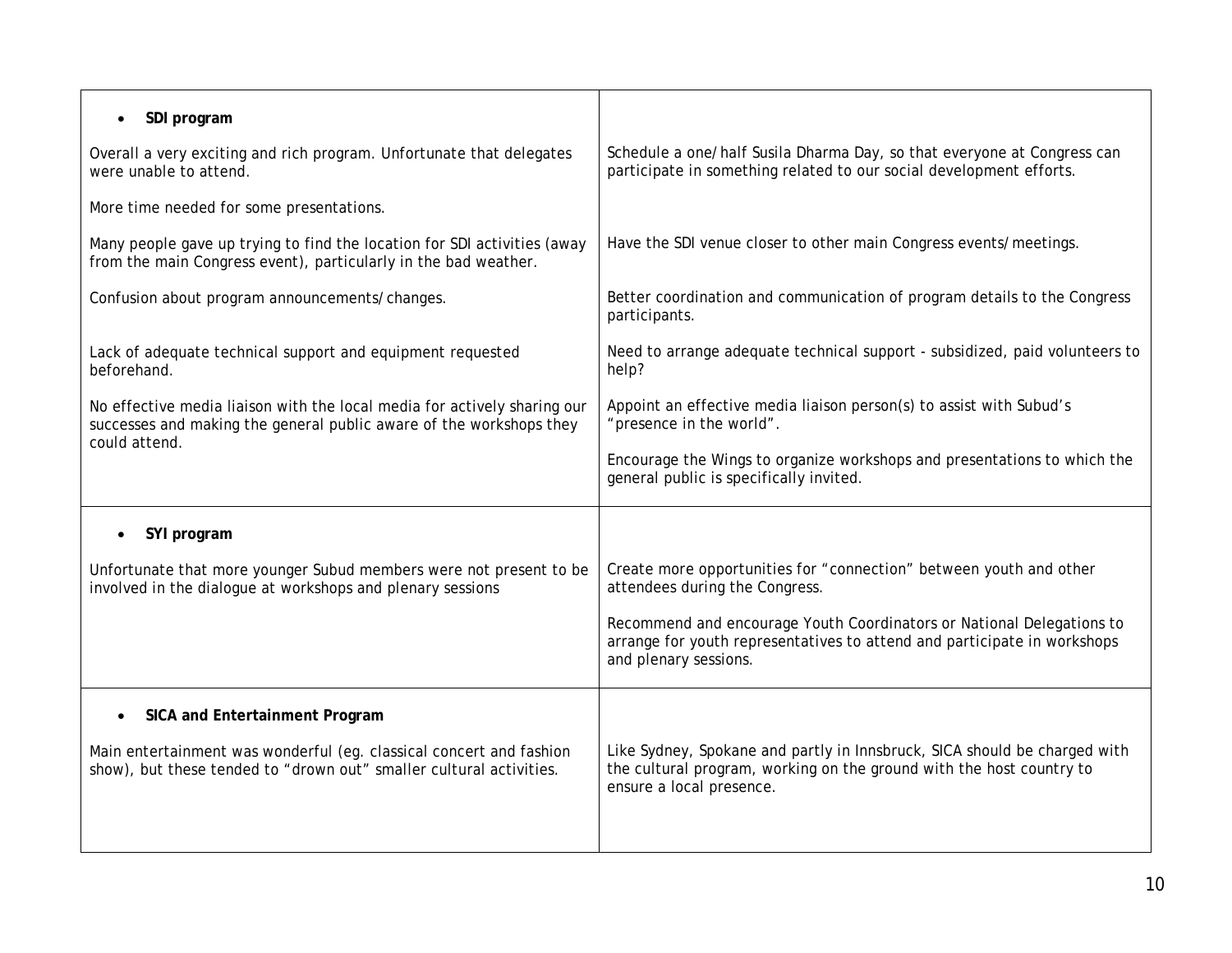| Pity that most of the choir rehearsals took place at the same time as<br>delegates' meetings.<br>Insufficient or inadequate opportunities for individual Subud members<br>or countries to present entertainment (apart from India & Indonesia)<br>Wing displays were crammed together in a hall for passers by.<br>I missed more opportunities for jam sessions with other musicians. | Schedule an informal Variety Concert/Evening for individual<br>countries/artists to present short performances in front of attendees.<br>Intentional, so as not to create different boxes. Was this effective or<br>successful?<br>It would be nice to have wing/enterprise receptions (wine & cheese in the<br>early evening, tea reception in the afternoon etc), so there would be a time<br>to focus on some nice displays. Could SICA coordinate this?<br>Have more cultural events open to the general public Street party in<br>Puebla? |
|---------------------------------------------------------------------------------------------------------------------------------------------------------------------------------------------------------------------------------------------------------------------------------------------------------------------------------------------------------------------------------------|------------------------------------------------------------------------------------------------------------------------------------------------------------------------------------------------------------------------------------------------------------------------------------------------------------------------------------------------------------------------------------------------------------------------------------------------------------------------------------------------------------------------------------------------|
| SES and Endeavour Program                                                                                                                                                                                                                                                                                                                                                             | WSA should take care to develop the SES and enterprises for all Subud<br>members in the spirit of Bapak.                                                                                                                                                                                                                                                                                                                                                                                                                                       |
| MSF program<br>$\bullet$                                                                                                                                                                                                                                                                                                                                                              | Have venue closer to other main events/meetings.                                                                                                                                                                                                                                                                                                                                                                                                                                                                                               |
| <b>Child Care</b>                                                                                                                                                                                                                                                                                                                                                                     | More opportunity for "connection" between children and other attendees<br>during the Congress.                                                                                                                                                                                                                                                                                                                                                                                                                                                 |
| <b>Media/Public Relations</b><br>$\bullet$                                                                                                                                                                                                                                                                                                                                            |                                                                                                                                                                                                                                                                                                                                                                                                                                                                                                                                                |
| Not enough press relations with the city of Christchurch, newspapers<br>etc. "Unfortunate" article in Christchurch newspaper during the<br>Congress.                                                                                                                                                                                                                                  | Need for improved Communication/Press interface with local media,<br>although the newspapers will print whatever they want!                                                                                                                                                                                                                                                                                                                                                                                                                    |
|                                                                                                                                                                                                                                                                                                                                                                                       | Recommendations from "Being Present" Working Party in Christchurch, was<br>approved by Congress, that WSA Executive take more proactive role in<br>providing guidelines for hosting country.                                                                                                                                                                                                                                                                                                                                                   |
|                                                                                                                                                                                                                                                                                                                                                                                       | Draft prepared by Amalia Rasheed, included:<br>Can the conference centre advise on public relations and/or how to identify<br>appropriate local contacts with other spiritual inter-faith groups in the city?                                                                                                                                                                                                                                                                                                                                  |
|                                                                                                                                                                                                                                                                                                                                                                                       | Create list of relevant media contacts before the Congress. Start a                                                                                                                                                                                                                                                                                                                                                                                                                                                                            |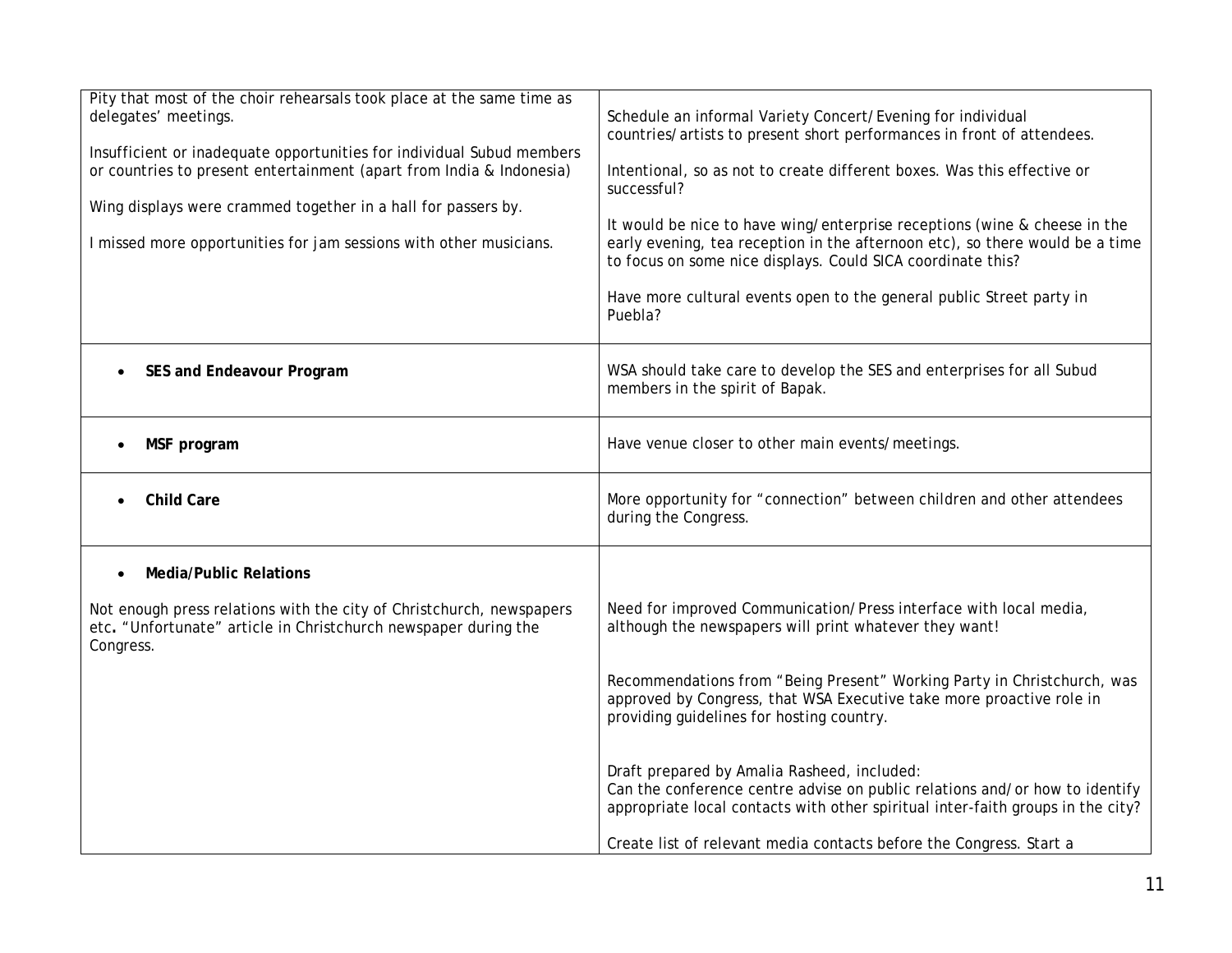|                                                                                                                                                                                                                                                                          | proactive approach at least a month before the Congress.<br>Welcoming reception to which we invite local "dignitaries" to meet<br>representatives of our international organization.<br>Identify appropriate community project(s) that a Congress activity might be<br>part of. eg youth theatre workshop/performance at a local children's<br>hospital.<br>Create specific/daily press releases on different aspects of the Congress for<br>the media. |
|--------------------------------------------------------------------------------------------------------------------------------------------------------------------------------------------------------------------------------------------------------------------------|---------------------------------------------------------------------------------------------------------------------------------------------------------------------------------------------------------------------------------------------------------------------------------------------------------------------------------------------------------------------------------------------------------------------------------------------------------|
| Congress TV & Media                                                                                                                                                                                                                                                      |                                                                                                                                                                                                                                                                                                                                                                                                                                                         |
| A fantastic idea and realized by so many young people!                                                                                                                                                                                                                   |                                                                                                                                                                                                                                                                                                                                                                                                                                                         |
| It was great to have Congress TV, so Subud brothers and sisters who<br>were unable to come to New Zealand could feel connected to what<br>was happening at the Congress.                                                                                                 |                                                                                                                                                                                                                                                                                                                                                                                                                                                         |
| Except for coverage of the venue for the next Congress and the<br>appointment of office bearers, there was little Subud media coverage<br>of the business of congress. ie. Resolutions/Decisions on what WSA,<br>WSC and Wings/Affiliates will do over the next 4 years. | A bit more serious news would have been nice.                                                                                                                                                                                                                                                                                                                                                                                                           |
| <b>Translation Services</b>                                                                                                                                                                                                                                              |                                                                                                                                                                                                                                                                                                                                                                                                                                                         |
| Provision of adequate simultaneous translation appeared to be<br>inconsistent and unsatisfactory for some.                                                                                                                                                               | Review needs and delivery prior to the Congress. This may require paid<br>translators, instead of relying on volunteers? Or else attempt to recruit<br>proficient volunteers with a more disciplined commitment.                                                                                                                                                                                                                                        |
|                                                                                                                                                                                                                                                                          | If possible, there should be simultaneous translation also into Russian and,<br>if necessary, German.                                                                                                                                                                                                                                                                                                                                                   |
|                                                                                                                                                                                                                                                                          | Arrange for experienced translators at all plenary sessions and formal<br>delegate meetings, including working parties (and workshops??)                                                                                                                                                                                                                                                                                                                |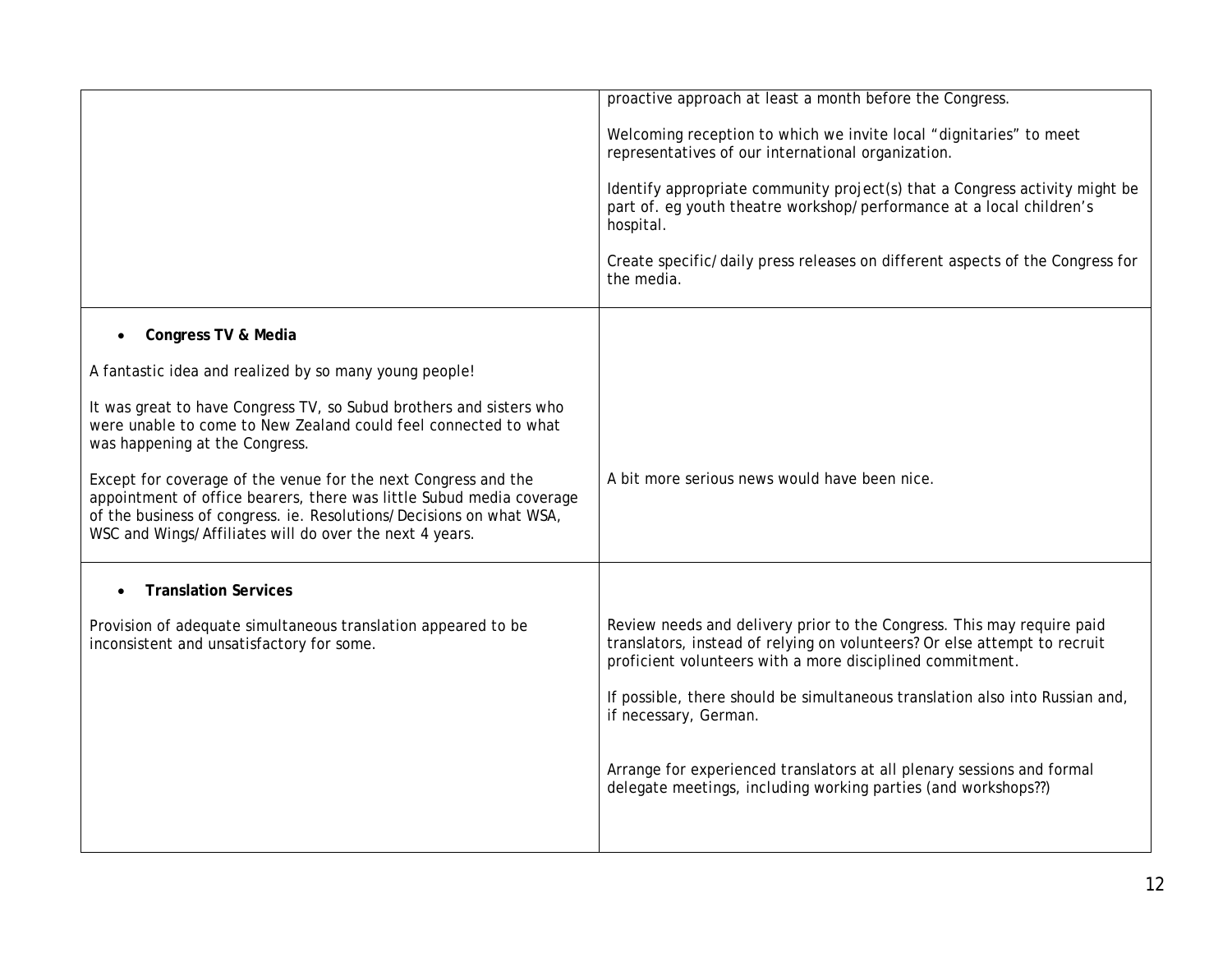| Volunteers                                                                                                                                                                                                                                                                                                                                                                                                                                                                                                                 |                                                                                                                                                                                                                                                                                                                                                                                                                              |
|----------------------------------------------------------------------------------------------------------------------------------------------------------------------------------------------------------------------------------------------------------------------------------------------------------------------------------------------------------------------------------------------------------------------------------------------------------------------------------------------------------------------------|------------------------------------------------------------------------------------------------------------------------------------------------------------------------------------------------------------------------------------------------------------------------------------------------------------------------------------------------------------------------------------------------------------------------------|
| Personally, I was less than thrilled with the support received from<br>some of the youth at Congress in assisting with some of the<br>presentation preparation (i.e. PowerPoint and projector issues in the<br>final days of Congress). It was like pulling teeth to get their assistance<br>and when it was finally committed to (and re-confirmed twice) the<br>support wasn't there at the time promised and our PowerPoint<br>presentation had to be subsequently terminated half way into the<br>actual presentation. | There should be stricter/clearer guidelines as to what is expected of<br>volunteers (who have received some kind of financial break to attend<br>Congress). Improved "enforcement". Easy to say, difficult to do!<br>Volunteer program should offer several alternatives for different times and<br>activities. Explore possibility of support from local universities or NGO's<br>that could provide formal volunteer time. |
| <b>World Subud Council</b>                                                                                                                                                                                                                                                                                                                                                                                                                                                                                                 | Need for better connection between the Congress Organizing Team and WSC<br>in coordinating the content of the Congress ahead of time.                                                                                                                                                                                                                                                                                        |
|                                                                                                                                                                                                                                                                                                                                                                                                                                                                                                                            | "Hand over" to new Council to take place earlier during Congress, so that<br>new business and decision-making is not so rushed and new Council can<br>accept ownership of the policies they need to carry forward.                                                                                                                                                                                                           |
| <b>Other Areas/Comments</b>                                                                                                                                                                                                                                                                                                                                                                                                                                                                                                |                                                                                                                                                                                                                                                                                                                                                                                                                              |
| The Congress in New Zealand had a wonderful feeling about it, and<br>flowed well.                                                                                                                                                                                                                                                                                                                                                                                                                                          |                                                                                                                                                                                                                                                                                                                                                                                                                              |
| Two weeks duration is difficult for some, who had work, family etc.<br>commitments back home.                                                                                                                                                                                                                                                                                                                                                                                                                              | Reduce official part of Congress to 7 days, with other activities,<br>entertainment etc. following for those who can stay. Using modern<br>technology, complete more of the business/work prior to the start of<br>Congress.                                                                                                                                                                                                 |
| Meals were very good.                                                                                                                                                                                                                                                                                                                                                                                                                                                                                                      |                                                                                                                                                                                                                                                                                                                                                                                                                              |
| The tours were well organized, very popular and profitable. A big<br>praise for the organizers.                                                                                                                                                                                                                                                                                                                                                                                                                            |                                                                                                                                                                                                                                                                                                                                                                                                                              |
| Internet facilities were perfect! vs.<br>Unreliable Internet access in the Town Hall and Conference Centre                                                                                                                                                                                                                                                                                                                                                                                                                 | Install and operate our own systems with more computer terminals. Do not<br>rely on the venue systems.                                                                                                                                                                                                                                                                                                                       |
| (worked well at the Caledonian where we had our own system)                                                                                                                                                                                                                                                                                                                                                                                                                                                                |                                                                                                                                                                                                                                                                                                                                                                                                                              |
| Money changing and other services. It was assumed you'd figure it out.                                                                                                                                                                                                                                                                                                                                                                                                                                                     |                                                                                                                                                                                                                                                                                                                                                                                                                              |